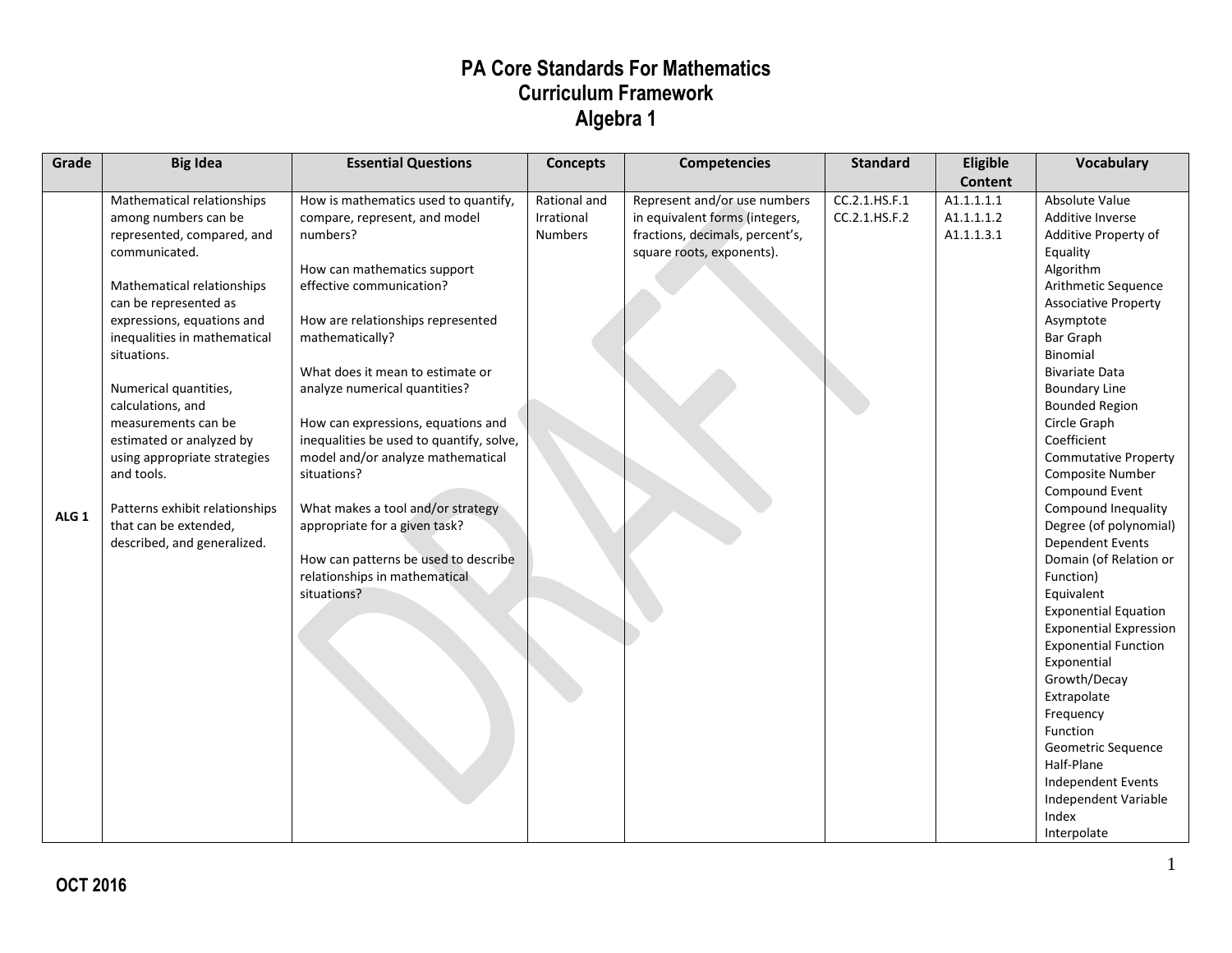| Grade | <b>Big Idea</b> | <b>Essential Questions</b> | <b>Concepts</b> | <b>Competencies</b> | <b>Standard</b> | Eligible | <b>Vocabulary</b>          |
|-------|-----------------|----------------------------|-----------------|---------------------|-----------------|----------|----------------------------|
|       |                 |                            |                 |                     |                 | Content  |                            |
|       |                 |                            |                 |                     |                 |          | Interquartile Range        |
|       |                 |                            |                 |                     |                 |          | Inverse (of a Relation)    |
|       |                 |                            |                 |                     |                 |          | <b>Inverse Operation</b>   |
|       |                 |                            |                 |                     |                 |          | Maximum Value (of a        |
|       |                 |                            |                 |                     |                 |          | Graph)                     |
|       |                 |                            |                 |                     |                 |          | Measure of Central         |
|       |                 |                            |                 |                     |                 |          | Tendencies                 |
|       |                 |                            |                 |                     |                 |          | Measure of Dispersion      |
|       |                 |                            |                 |                     |                 |          | Minimum Value (of a        |
|       |                 |                            |                 |                     |                 |          | Graph)                     |
|       |                 |                            |                 |                     |                 |          | Multiplicative Inverse     |
|       |                 |                            |                 |                     |                 |          | Multiplicative Property    |
|       |                 |                            |                 |                     |                 |          | of Equality                |
|       |                 |                            |                 |                     |                 |          | Multiplicative Property    |
|       |                 |                            |                 |                     |                 |          | of Zero                    |
|       |                 |                            |                 |                     |                 |          | Mutually Exclusive         |
|       |                 |                            |                 |                     |                 |          | Event                      |
|       |                 |                            |                 |                     |                 |          | Negative Exponent          |
|       |                 |                            |                 |                     |                 |          | Odds                       |
|       |                 |                            |                 |                     |                 |          | Outlier                    |
|       |                 |                            |                 |                     |                 |          | Point-Slope Form           |
|       |                 |                            |                 |                     |                 |          | Polynomial Function        |
|       |                 |                            |                 |                     |                 |          | Positive Exponents         |
|       |                 |                            |                 |                     |                 |          | Probability of             |
|       |                 |                            |                 |                     |                 |          | Compound Events            |
|       |                 |                            |                 |                     |                 |          | Quadrants                  |
|       |                 |                            |                 |                     |                 |          | <b>Quadratic Functions</b> |
|       |                 |                            |                 |                     |                 |          | Quartile                   |
|       |                 |                            |                 |                     |                 |          | Radical Expression         |
|       |                 |                            |                 |                     |                 |          | Range                      |
|       |                 |                            |                 |                     |                 |          | Rate (of Change)           |
|       |                 |                            |                 |                     |                 |          | Relation                   |
|       |                 |                            |                 |                     |                 |          | <b>Repeating Decimal</b>   |
|       |                 |                            |                 |                     |                 |          | Scatterplot                |
|       |                 |                            |                 |                     |                 |          | Simple Event               |
|       |                 |                            |                 |                     |                 |          | Simplest form (of an       |
|       |                 |                            |                 |                     |                 |          | Expression)                |
|       |                 |                            |                 |                     |                 |          | Slope-Intercept Form       |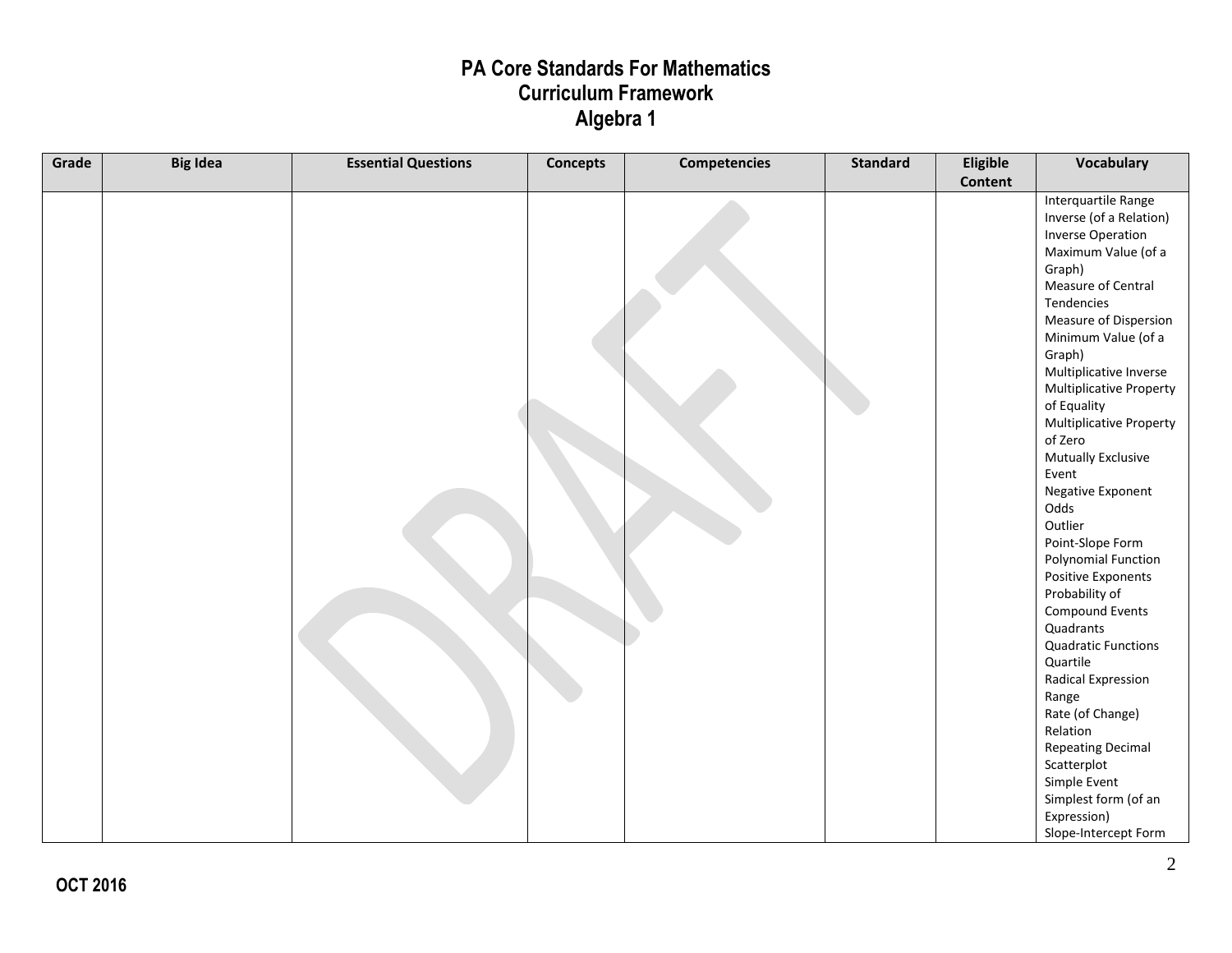| Grade            | <b>Big Idea</b>                                                                                                                                                                                                                                                                                                                                                                      | <b>Essential Questions</b>                                                                                                                                                                                                                                                                                                                                                                                                                                                            | <b>Concepts</b>                  | <b>Competencies</b>                                                                                                                                                                                                                                                                         | <b>Standard</b>                                 | Eligible                                                                                                     | <b>Vocabulary</b>                                                                                                                                                                                                                       |
|------------------|--------------------------------------------------------------------------------------------------------------------------------------------------------------------------------------------------------------------------------------------------------------------------------------------------------------------------------------------------------------------------------------|---------------------------------------------------------------------------------------------------------------------------------------------------------------------------------------------------------------------------------------------------------------------------------------------------------------------------------------------------------------------------------------------------------------------------------------------------------------------------------------|----------------------------------|---------------------------------------------------------------------------------------------------------------------------------------------------------------------------------------------------------------------------------------------------------------------------------------------|-------------------------------------------------|--------------------------------------------------------------------------------------------------------------|-----------------------------------------------------------------------------------------------------------------------------------------------------------------------------------------------------------------------------------------|
|                  |                                                                                                                                                                                                                                                                                                                                                                                      |                                                                                                                                                                                                                                                                                                                                                                                                                                                                                       |                                  |                                                                                                                                                                                                                                                                                             |                                                 | <b>Content</b>                                                                                               |                                                                                                                                                                                                                                         |
|                  |                                                                                                                                                                                                                                                                                                                                                                                      |                                                                                                                                                                                                                                                                                                                                                                                                                                                                                       |                                  |                                                                                                                                                                                                                                                                                             |                                                 |                                                                                                              | Standard Form (of a<br>Linear Equation)<br><b>Substitution Method</b><br>Systems of Linear<br>Equations<br>Systems of Linear<br>Inequalities<br><b>Terminating Decimal</b><br><b>Test Point</b><br>Trinomial<br><b>Unbounded Region</b> |
| ALG <sub>1</sub> | Mathematical relationships<br>among numbers can be<br>represented, compared, and<br>communicated.<br>Mathematical relationships<br>can be represented as<br>expressions, equations and<br>inequalities in mathematical<br>situations.<br>Numerical quantities,<br>calculations, and<br>measurements can be<br>estimated or analyzed by<br>using appropriate strategies<br>and tools. | How is mathematics used to quantify,<br>compare, represent, and model<br>numbers?<br>How can mathematics support<br>effective communication?<br>How are relationships represented<br>mathematically?<br>How can expressions, equations and<br>inequalities be used to quantify, solve,<br>model and/or analyze mathematical<br>situations?<br>What does it mean to estimate or<br>analyze numerical quantities?<br>What makes a tool and/or strategy<br>appropriate for a given task? | <b>Real Number</b><br>System     | Apply and extend the<br>properties of exponents to<br>solve problems with rational<br>exponents.<br>Apply number theory concepts<br>to show relationships between<br>real numbers in problem-<br>solving settings.<br>Use exponents, roots, and/or<br>absolute values to solve<br>problems. | CC.2.1.HS.F.1<br>CC.2.1.HS.F.2<br>CC.2.1.HS.F.3 | A1.1.1.1.1<br>A1.1.1.1.2<br>A1.1.1.3.1<br>A1.1.2.1.1<br>A1.1.2.1.2<br>A1.1.2.1.3<br>A1.2.1.2.1<br>A1.2.1.2.2 |                                                                                                                                                                                                                                         |
| ALG <sub>1</sub> | Mathematical relationships<br>among numbers can be<br>represented, compared, and<br>communicated.<br>Mathematical relationships<br>can be represented as                                                                                                                                                                                                                             | How is mathematics used to quantify,<br>compare, represent, and model<br>numbers?<br>How can mathematics support<br>effective communication?<br>How are relationships represented                                                                                                                                                                                                                                                                                                     | Equations<br>and<br>Inequalities | Interpret solutions to linear<br>equations and inequalities.<br>Interpret solutions to linear<br>systems of equations and<br>inequalities.                                                                                                                                                  | CC.2.1.HS.F.3<br>CC.2.1.HS.F.4<br>CC.2.1.HS.F.5 | A1.1.2.1.1<br>A1.1.2.1.2<br>A1.1.2.1.3<br>A1.2.1.2.1<br>A1.2.1.2.2<br>A1.1.2.2.1<br>A1.1.2.2.2               |                                                                                                                                                                                                                                         |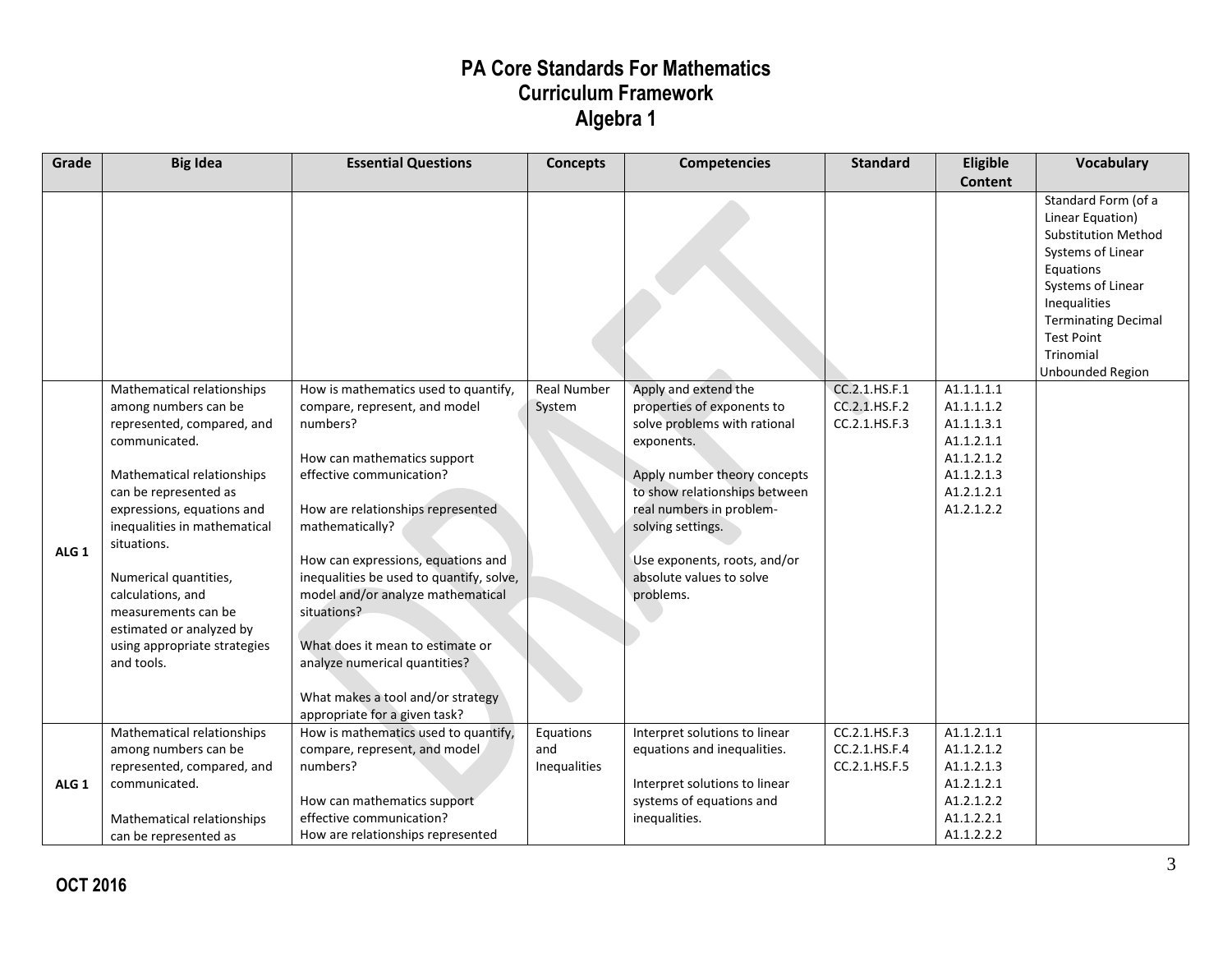| Grade            | <b>Big Idea</b>                                                                                                                                                                                                                       | <b>Essential Questions</b>                                                                                                                                                                                                                                                          | <b>Concepts</b>                           | <b>Competencies</b>                                                                                                                                                                                                                                     | <b>Standard</b>                                                                   | Eligible                                                                                                                                                             | <b>Vocabulary</b> |
|------------------|---------------------------------------------------------------------------------------------------------------------------------------------------------------------------------------------------------------------------------------|-------------------------------------------------------------------------------------------------------------------------------------------------------------------------------------------------------------------------------------------------------------------------------------|-------------------------------------------|---------------------------------------------------------------------------------------------------------------------------------------------------------------------------------------------------------------------------------------------------------|-----------------------------------------------------------------------------------|----------------------------------------------------------------------------------------------------------------------------------------------------------------------|-------------------|
|                  | expressions, equations and<br>inequalities in mathematical<br>situations.<br>Numerical quantities,<br>calculations, and<br>measurements can be<br>estimated or analyzed by<br>using appropriate strategies<br>and tools.              | mathematically?<br>How can expressions, equations and<br>inequalities be used to quantify, solve,<br>model and/or analyze mathematical<br>situations?<br>What makes a tool and/or strategy<br>appropriate for a given task?                                                         |                                           |                                                                                                                                                                                                                                                         |                                                                                   | <b>Content</b><br>A1.1.3.1.1<br>A1.1.3.1.2<br>A1.1.3.1.3<br>A1.1.3.2.1<br>A1.1.3.2.2                                                                                 |                   |
| ALG <sub>1</sub> | Mathematical relationships<br>among numbers can be<br>represented, compared, and<br>communicated.<br>Mathematical relationships<br>can be represented as<br>expressions, equations and<br>inequalities in mathematical<br>situations. | How is mathematics used to quantify,<br>compare, represent, and model<br>numbers?<br>How can mathematics support<br>effective communication?                                                                                                                                        | Polynomial<br>and Rational<br>Expressions | Simplify/factor expressions<br>involving polynomials.<br>Use polynomial identities.<br>Perform arithmetic operations<br>on polynomials.<br>Apply and extend previous<br>understandings of arithmetic to<br>algebraic expressions.                       | CC.2.2.HS.D.1<br>CC.2.2.HS.D.2<br>CC.2.2.HS.D.3<br>CC.2.2.HS.D.5<br>CC.2.2.HS.D.6 | A1.1.1.5.1<br>A1.1.1.5.2<br>A1.1.1.5.3                                                                                                                               |                   |
| ALG <sub>1</sub> | Mathematical relationships<br>among numbers can be<br>represented, compared, and<br>communicated.<br>Mathematical relationships<br>can be represented as<br>expressions, equations and<br>inequalities in mathematical<br>situations. | How is mathematics used to quantify,<br>compare, represent, and model<br>numbers?<br>How can mathematics support<br>effective communication?<br>How can expressions, equations and<br>inequalities be used to quantify, solve,<br>model, and/or analyze mathematical<br>situations? | Equations<br>and<br>Inequalities          | Write, solve, and/or graph<br>linear equations and<br>inequalities using various<br>methods.<br>Write, solve, and/or graph<br>systems of linear equations and<br>inequalities using various<br>methods.<br>Use and/or identify algebraic<br>properties. | CC.2.2.HS.C.1<br>CC.2.2.HS.C.2<br>CC.2.2.HS.C.3                                   | A1.2.1.1.1<br>A1.2.1.1.2<br>A1.2.1.1.3<br>A1.2.2.1.1<br>A1.2.2.1.2<br>A1.2.2.1.3<br>A1.2.2.1.4<br>A1.2.1.2.1<br>A1.2.1.2.2<br>A1.1.2.1.1<br>A1.1.2.1.2<br>A1.1.2.1.3 |                   |
| ALG <sub>1</sub> | Mathematical relationships<br>among numbers can be<br>represented, compared, and                                                                                                                                                      | How is mathematics used to quantify,<br>compare, represent, and model<br>numbers?                                                                                                                                                                                                   | Equations<br>and<br>Inequalities          | Understand and apply the<br>Pythagorean Theorem.<br>Write, solve, and/or graph                                                                                                                                                                          | CC.2.2.HS.C3<br>CC.2.2.HS.C5<br>CC.2.2.HS.D7<br>CC.2.2.HS.D9                      | A1.1.2.1.1<br>A1.1.2.1.2<br>A1.1.2.1.3<br>A1.2.1.1.1                                                                                                                 |                   |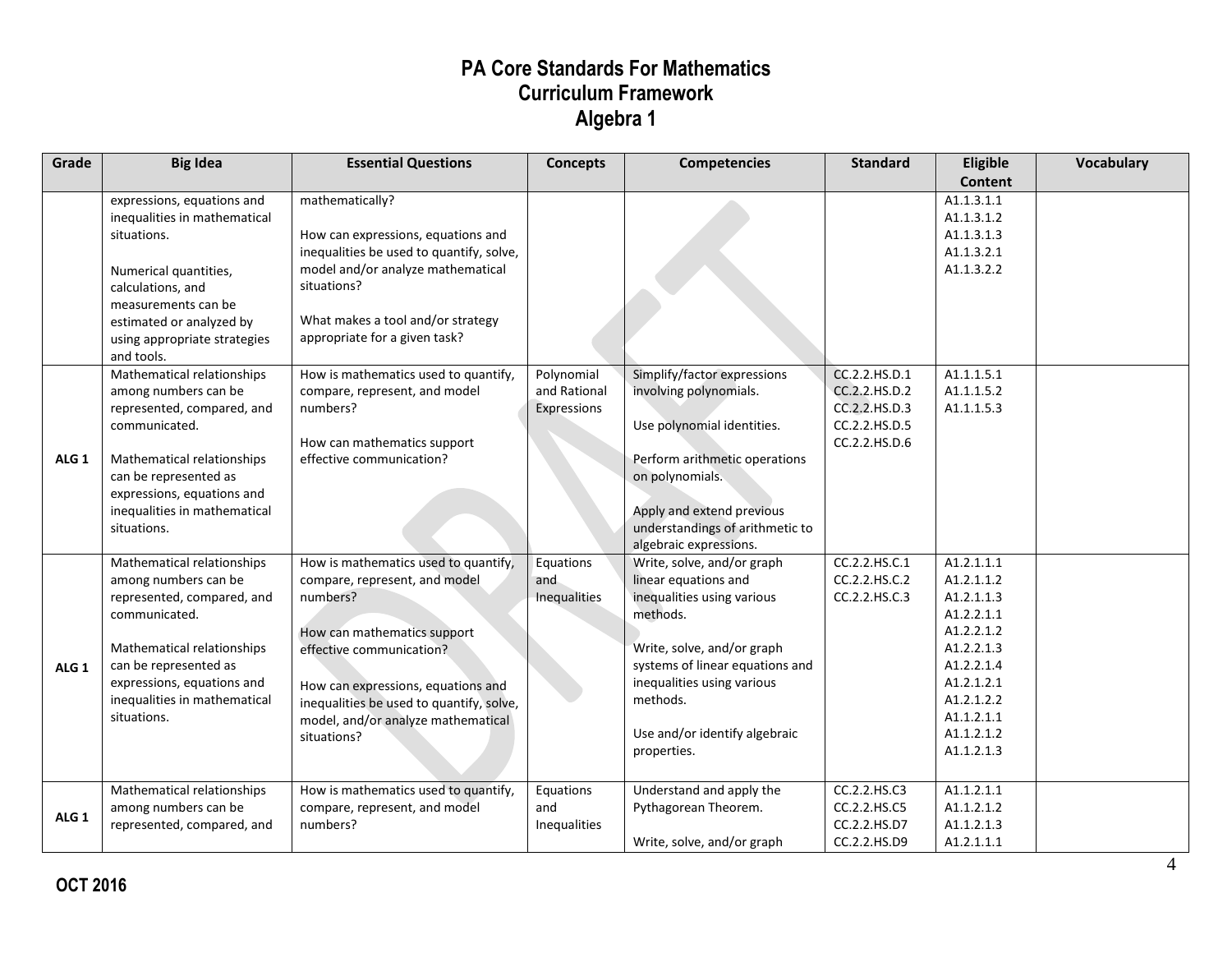| Grade            | <b>Big Idea</b>                                     | <b>Essential Questions</b>               | <b>Concepts</b> | Competencies                                                       | <b>Standard</b> | Eligible                 | Vocabulary |
|------------------|-----------------------------------------------------|------------------------------------------|-----------------|--------------------------------------------------------------------|-----------------|--------------------------|------------|
|                  |                                                     |                                          |                 |                                                                    |                 | <b>Content</b>           |            |
|                  | communicated.                                       | How can mathematics support              |                 | compound inequalities.                                             | CC.2.2.HS.D10   | A1.2.1.1.2               |            |
|                  |                                                     | effective communication?                 |                 |                                                                    |                 | A1.2.1.1.3               |            |
|                  | Mathematical relationships                          |                                          |                 | Write and/or identify linear                                       |                 | A1.2.1.2.1               |            |
|                  | can be represented as                               | How can expressions, equations and       |                 | equations in various forms                                         |                 | A1.2.1.2.2               |            |
|                  | expressions, equations and                          | inequalities be used to quantify, solve, |                 | (slope-intercept, point-slope,                                     |                 | A1.2.2.1.1               |            |
|                  | inequalities in mathematical                        | model, and/or analyze mathematical       |                 | standard, etc.).                                                   |                 | A1.2.2.1.2               |            |
|                  | situations.                                         | situations?                              |                 |                                                                    |                 | A1.2.2.1.3               |            |
|                  |                                                     |                                          |                 | Describe, compute, and/or use                                      |                 | A1.2.2.1.4               |            |
|                  |                                                     |                                          |                 | linear rate of change (slope).                                     |                 | A1.1.2.2.1               |            |
|                  |                                                     |                                          |                 |                                                                    |                 | A1.1.2.2.2               |            |
|                  |                                                     |                                          |                 |                                                                    |                 | A1.1.3.1.1               |            |
|                  |                                                     |                                          |                 |                                                                    |                 | A1.1.3.1.2               |            |
|                  |                                                     |                                          |                 |                                                                    |                 | A1.1.3.1.3               |            |
|                  |                                                     |                                          |                 |                                                                    |                 | A1.1.3.2.1               |            |
|                  |                                                     |                                          |                 |                                                                    |                 | A1.1.3.2.2               |            |
|                  | Mathematical relationships                          | How is mathematics used to quantify,     | Patterns,       | Define, evaluate, and compare                                      | CC.2.2.HS.C.1   | A1.2.1.1.1               |            |
|                  | among numbers can be                                | compare, represent, and model            | Relations,      | functions.                                                         | CC.2.2.HS.C.2   | A1.2.1.1.2               |            |
|                  | represented, compared, and                          | numbers?                                 | and Functions   |                                                                    | CC.2.2.HS.C.3   | A1.2.1.1.3               |            |
|                  | communicated.                                       |                                          |                 | Use the concept and notation of                                    | CC.2.2.HS.C.4   | A1.2.2.1.1               |            |
|                  |                                                     | How are relationships represented        |                 | function to interpret and apply<br>them in terms of their context. | CC.2.2.HS.C.6   | A1.2.2.1.2<br>A1.2.2.1.3 |            |
|                  | Mathematical relationships                          | mathematically?                          |                 |                                                                    |                 |                          |            |
|                  | can be represented as                               |                                          |                 | Construct and compare linear,                                      |                 | A1.2.2.1.4<br>A1.2.1.2.1 |            |
|                  | expressions, equations and                          | How can expressions, equations and       |                 | quadratic, and exponential                                         |                 | A1.2.1.2.2               |            |
|                  | inequalities in mathematical                        | inequalities be used to quantify, solve, |                 | models and solve problems.                                         |                 | A1.1.2.1.1               |            |
|                  | situations.                                         | model, and/or analyze mathematical       |                 |                                                                    |                 | A1.1.2.1.2               |            |
|                  |                                                     | situations?                              |                 | Create a function and/or                                           |                 | A1.1.2.1.3               |            |
| ALG <sub>1</sub> | Patterns exhibit relationships                      |                                          |                 | sequence that model                                                |                 |                          |            |
|                  | that can be extended,                               | How can recognizing repetition or        |                 | relationships between two                                          |                 |                          |            |
|                  | described, and generalized.                         | regularity assist in solving problems    |                 | quantities.                                                        |                 |                          |            |
|                  |                                                     | more efficiently?                        |                 |                                                                    |                 |                          |            |
|                  | Mathematical relations and                          |                                          |                 | Create and/or analyze functions                                    |                 |                          |            |
|                  | functions can be modeled                            | How can patterns be used to describe     |                 | using multiple representations                                     |                 |                          |            |
|                  | through multiple                                    | relationships in mathematical            |                 | (graph, table, and equation).                                      |                 |                          |            |
|                  | representations and analyzed<br>to raise and answer | situations?                              |                 |                                                                    |                 |                          |            |
|                  |                                                     |                                          |                 | Create new functions from                                          |                 |                          |            |
|                  | questions.                                          | How can data be organized and            |                 | existing functions                                                 |                 |                          |            |
|                  |                                                     | represented to provide insight into      |                 | (transformations of graphs).                                       |                 |                          |            |
|                  | Data can be modeled and                             |                                          |                 |                                                                    |                 |                          |            |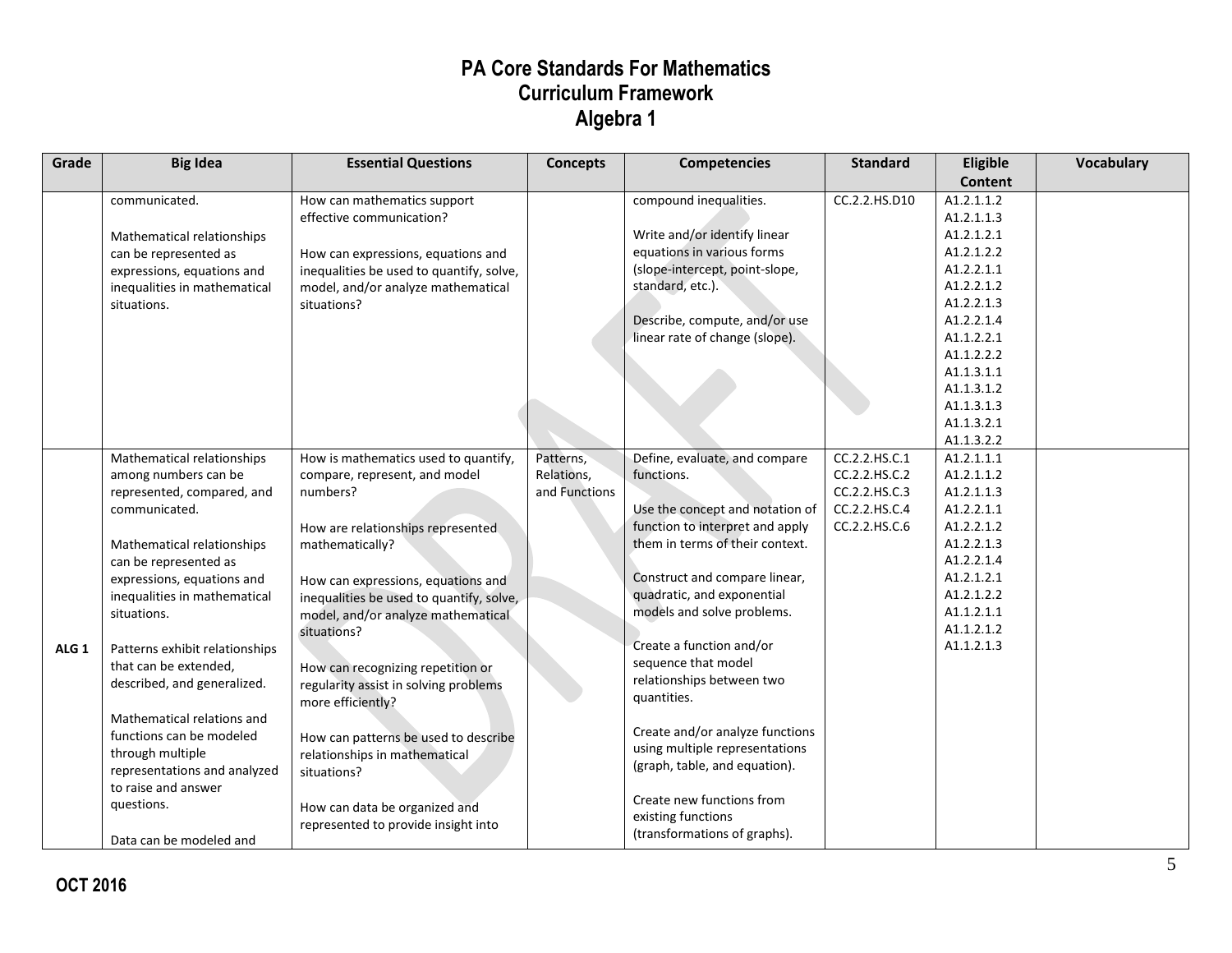| Grade            | <b>Big Idea</b>                                                                                                                                                                                                                                                                                                                                                                                                                                                                                                                                                          | <b>Essential Questions</b>                                                                                                                                                                                                                                                                                                                                                                                                                                                                                                                                                                                                                 | <b>Concepts</b>                            | <b>Competencies</b>                                                                                                                                                                                                                                                                                                                                                                                                                                                                                                                                                                                                              | <b>Standard</b>                                                  | Eligible<br><b>Content</b>                                                                                                               | <b>Vocabulary</b> |
|------------------|--------------------------------------------------------------------------------------------------------------------------------------------------------------------------------------------------------------------------------------------------------------------------------------------------------------------------------------------------------------------------------------------------------------------------------------------------------------------------------------------------------------------------------------------------------------------------|--------------------------------------------------------------------------------------------------------------------------------------------------------------------------------------------------------------------------------------------------------------------------------------------------------------------------------------------------------------------------------------------------------------------------------------------------------------------------------------------------------------------------------------------------------------------------------------------------------------------------------------------|--------------------------------------------|----------------------------------------------------------------------------------------------------------------------------------------------------------------------------------------------------------------------------------------------------------------------------------------------------------------------------------------------------------------------------------------------------------------------------------------------------------------------------------------------------------------------------------------------------------------------------------------------------------------------------------|------------------------------------------------------------------|------------------------------------------------------------------------------------------------------------------------------------------|-------------------|
|                  | used to make inferences.                                                                                                                                                                                                                                                                                                                                                                                                                                                                                                                                                 | the relationship between quantities?<br>How does the type of data influence<br>the choice of display?<br>How can probability and data analysis<br>be used to make predictions?                                                                                                                                                                                                                                                                                                                                                                                                                                                             |                                            |                                                                                                                                                                                                                                                                                                                                                                                                                                                                                                                                                                                                                                  |                                                                  |                                                                                                                                          |                   |
| ALG <sub>1</sub> | Numerical quantities,<br>calculations, and<br>measurements can be<br>estimated or analyzed by<br>using appropriate strategies<br>and tools.<br>Measurement attributes can<br>be quantified, and estimated<br>using customary and non-<br>customary units of measure.<br>Patterns exhibit relationships<br>that can be extended,<br>described, and generalized.<br>Mathematical relations and<br>functions can be modeled<br>through multiple<br>representations and analyzed<br>to raise and answer<br>questions.<br>Data can be modeled and<br>used to make inferences. | In what ways are the mathematical<br>attributes of objects or processes<br>measured, calculated and/or<br>interpreted?<br>How precise do measurements and<br>calculations need to be?<br>How can patterns be used to describe<br>relationships in mathematical<br>situations?<br>How can recognizing repetition or<br>regularity assist in solving problems<br>more efficiently?<br>How can data be organized and<br>represented to provide insight into<br>the relationship between quantities?<br>How does the type of data influence<br>the choice of display?<br>How can probability and data analysis<br>be used to make predictions? | Categorical<br>and<br>Quantitative<br>Data | Analyze a set of data for a<br>pattern, and represent the<br>pattern with an algebraic rule<br>and/or a graph.<br>Summarize, represent, and<br>interpret single-variable data<br>and two-variable data.<br>Use measures of dispersion to<br>describe a set of data (range,<br>quartiles, interquartile range).<br>Analyze and/or interpret data<br>displays and/or use them to<br>make predictions (circle graph,<br>line graph, bar graph, box-and-<br>whisker plot, stem-and-leaf<br>plot, scatter plot).<br>Make inferences and justify<br>conclusions based on sample<br>surveys, experiments, and<br>observational studies. | CC.2.4.HS.B.1<br>CC.2.4.HS.B.2<br>CC.2.4.HS.B.3<br>CC.2.4.HS.B.5 | A1.2.3.1.1<br>A1.2.3.2.1<br>A1.2.3.2.2<br>A1.2.3.2.3<br>A1.2.1.1.1<br>A1.2.1.1.2<br>A1.2.1.1.3<br>A1.2.1.2.1<br>A1.2.1.2.2<br>A1.2.2.2.1 |                   |
| ALG <sub>1</sub> | Numerical quantities,<br>calculations, and<br>measurements can be<br>estimated or analyzed by                                                                                                                                                                                                                                                                                                                                                                                                                                                                            | In what ways are the mathematical<br>attributes of objects or processes<br>measured, calculated and/or                                                                                                                                                                                                                                                                                                                                                                                                                                                                                                                                     | Probability                                | Calculate and/or make<br>predictions based upon<br>measures of central tendency.                                                                                                                                                                                                                                                                                                                                                                                                                                                                                                                                                 | CC.2.4.HS.B.4<br>CC.2.4.HS.B.7                                   | A1.2.3.3.1                                                                                                                               |                   |